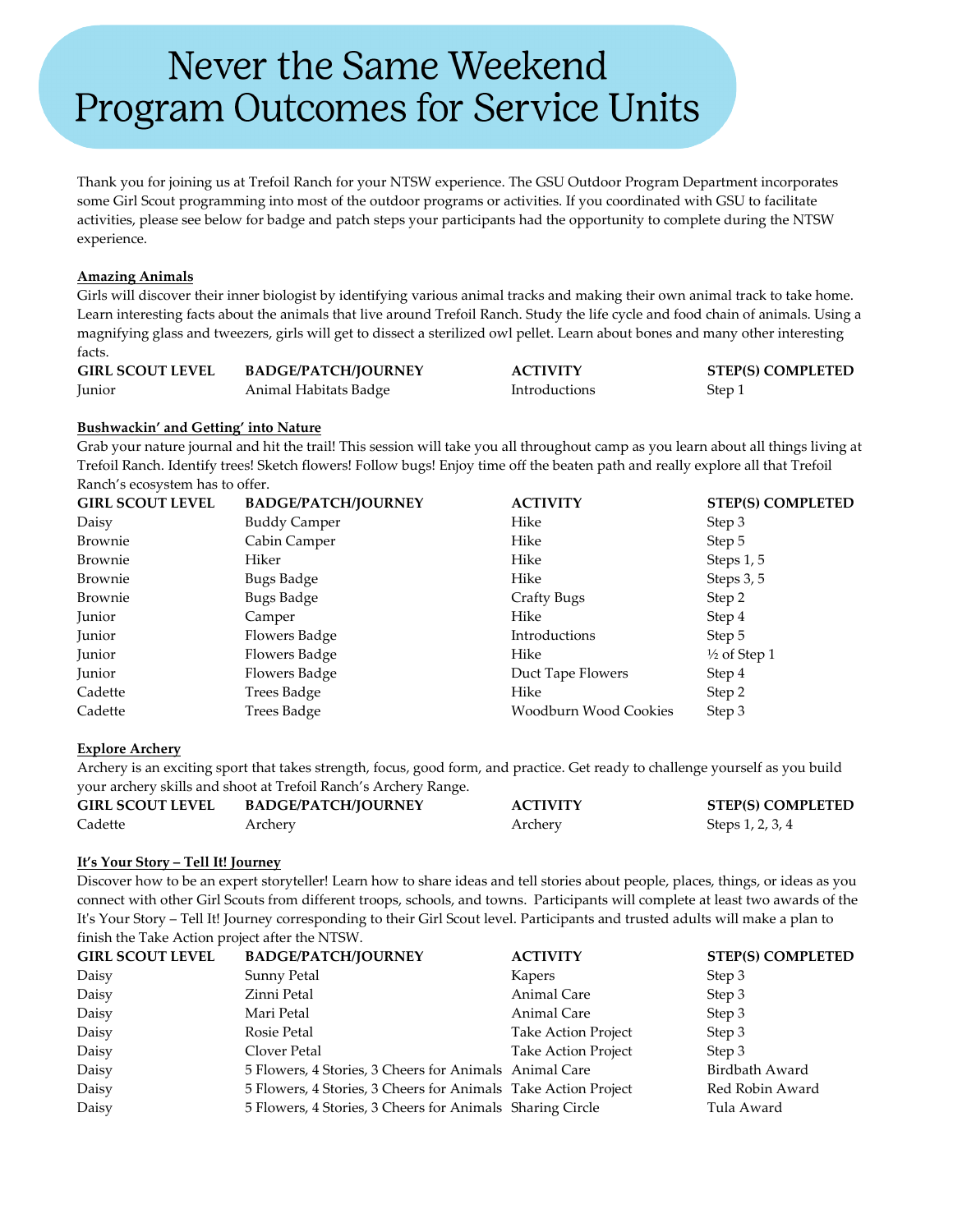| Brownie        | Dancer                                                          | Performance Art                          | Steps 2, 4, 5               |
|----------------|-----------------------------------------------------------------|------------------------------------------|-----------------------------|
| Brownie        | Girl Scout Way                                                  | Kapers                                   | Steps 1, 4                  |
| Brownie        | Household Elf                                                   | <b>Take Action Project</b>               | Step 4                      |
| Brownie        | Inventor                                                        | Take Action Project                      | Step 4                      |
| Brownie        | A World of Girls                                                | Clue Search                              | Hear a Story Award          |
| Brownie        | A World of Girls                                                | <b>Take Action Project</b>               | Change a Story Award        |
| Brownie        | A World of Girls                                                | Take Action Project                      | Tell a Story Award          |
| <b>Brownie</b> | A World of Girls                                                | Quilt Square Craft                       | Better World for Girls      |
| Award          |                                                                 |                                          |                             |
| Junior         | Playing the Past                                                | Performance Art                          | Step 4                      |
| Junior         | GSU Inner Strength Healthy Living Patch Stereotypes             |                                          | Connect Steps A, D          |
| Junior         | GSU Inner Strength Healthy Living Patch 1/2 Take Action Project |                                          | Connect Step C              |
| Junior         | aMUSE                                                           | <b>Expert Panel</b>                      | Reach Out! Award            |
| Junior         | aMUSE                                                           | Performance Art                          | Try It! Award               |
| Cadette        | Girl Scout Way                                                  | Kapers                                   | Step 4                      |
| Cadette        | Public Speaker                                                  | Performance Art, Expert Panel Steps 2, 3 |                             |
| Cadette        | GSU Inner Strength Healthy Living Patch Stereotypes             |                                          | Connect Steps A, D          |
| Cadette        | MEdia                                                           | Stereotypes, Expert Panel                | Monitor Award               |
| Cadette        | MEdia                                                           | Take Action Project Prep                 | Cultivate Award             |
| Senior         | Mission: Sisterhood                                             | Defining Sisterhood                      | Sisterhood Award: Discover  |
| Senior         | Mission: Sisterhood                                             | Take Action Project Prep                 | Sisterhood Award: Connect   |
| Ambassador     | bliss live it! give it!                                         | <b>Realizing Dreams</b>                  | Dream Maker Award: Discover |
| Ambassador     | bliss live it! give it!                                         | Take Action Project Prep                 | Dream Maker Award: Connect  |

# **Kool-Aid and Canvas**

Kool-Aid and Canvas is a casual, fun environment to create your own work of art using paint and brushes with easily understood, step-by-step instruction. All participants will get to sip on some Kool-Aid while painting at ease.

| understood, step-by-step instruction. All participants will get to sip on some Nool-Ald write painting at ease |                            |                 |                          |  |
|----------------------------------------------------------------------------------------------------------------|----------------------------|-----------------|--------------------------|--|
| <b>GIRL SCOUT LEVEL</b>                                                                                        | <b>BADGE/PATCH/JOURNEY</b> | <b>ACTIVITY</b> | <b>STEP(S) COMPLETED</b> |  |
| <b>Iunior</b>                                                                                                  | <b>Drawing</b>             | Painting        | Step 3                   |  |

## **Knife Safety and First Aid**

Participants will learn how to stay safe when using a knife or other sharp objects. Participants will also learn how to perform some First Aid techniques, like splints, in the wilderness. Each participant will leave the activity with a homemade First Aid kit.

| <b>GIRL SCOUT LEVEL</b> | <b>BADGE/PATCH/JOURNEY</b> | <b>ACTIVITY</b> | <b>STEP(S) COMPLETED</b> |
|-------------------------|----------------------------|-----------------|--------------------------|
| Daisy                   | GSU Outdoor Skills Patch   | Knife Safety    | Level 1                  |
| Daisy                   | GSU Outdoor Skills Patch   | First Aid       | Level 1                  |
| Brownie                 | GSU Outdoor Skills Patch   | Knife Safety    | Levels 1, 2              |
| Brownie                 | GSU Outdoor Skills Patch   | First Aid       | Levels 1, 2              |
| Brownie                 | First Aid Badge            | First Aid       | Steps 2, 3, 4            |
| Junior                  | GSU Outdoor Skills Patch   | Knife Safety    | Levels 1, 2, 3           |
| Junior                  | GSU Outdoor Skills Patch   | First Aid       | Levels 1, 2, 3           |
| Junior                  | First Aid Badge            | First Aid       | Step 3                   |
| Cadette                 | GSU Outdoor Skills Patch   | Knife Safety    | Levels $1, 2, 3$         |
| Cadette                 | First Aid Badge            | First Aid       | Step 2                   |
| Senior                  | GSU Outdoor Skills Patch   | Knife Safety    | Levels 1, 2, 3           |
| Senior                  | GSU Outdoor Skills Patch   | First Aid       | Levels 1, 2, 3           |
| Ambassador              | GSU Outdoor Skills Patch   | Knife Safety    | Steps $1, 3$             |
| Ambassador              | GSU Outdoor Skills Patch   | First Aid       | Levels 1, 2, 3           |

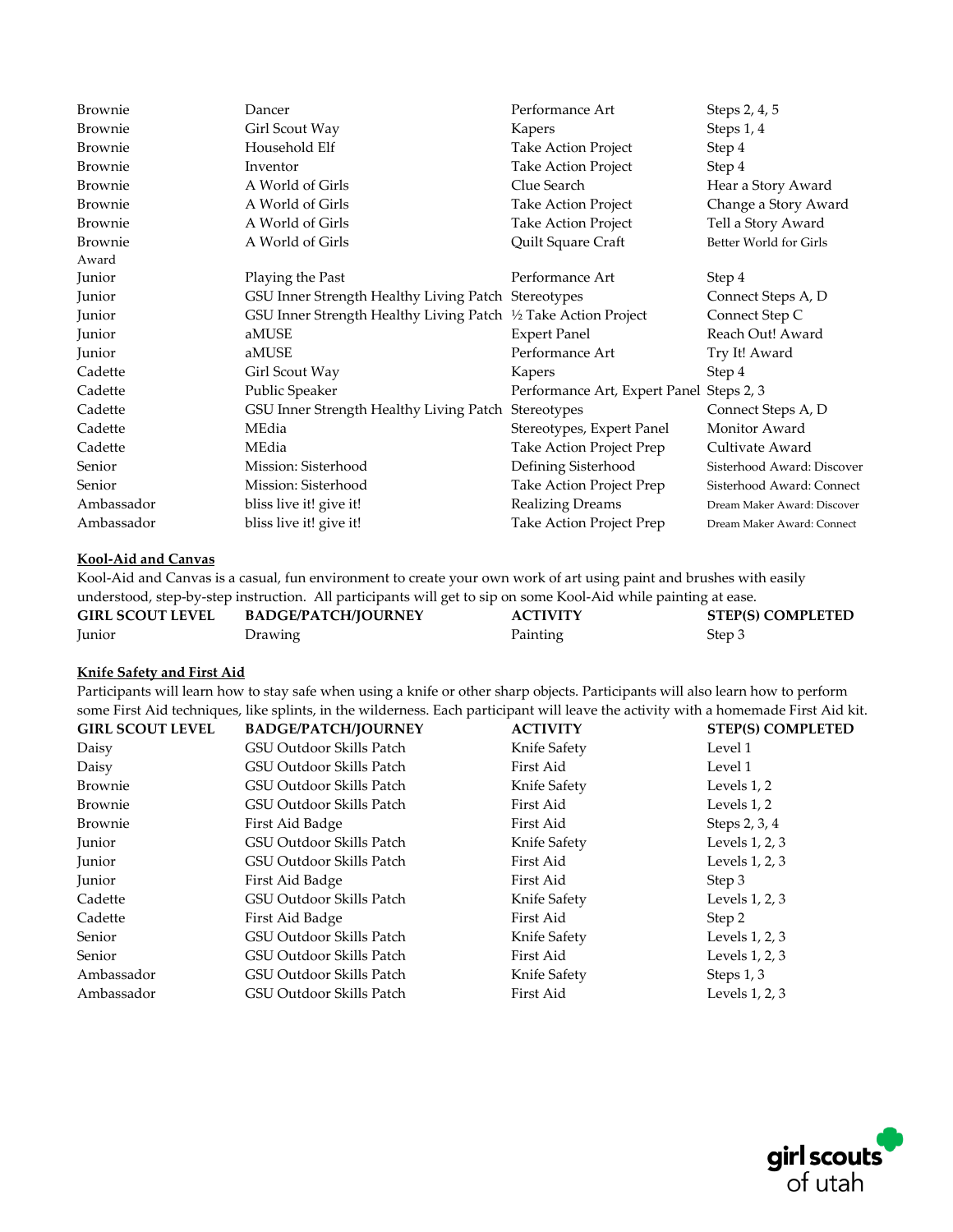#### **Knot Tying and First Aid**

Learn how to tie three knots and learn their uses. Girls will also learn how to perform some First Aid techniques, like splints, in the wilderness. Each girl will leave the activity with her own homemade First Aid kit.

| <b>BADGE/PATCH/JOURNEY</b> | <b>ACTIVITY</b> | <b>STEP(S) COMPLETED</b> |
|----------------------------|-----------------|--------------------------|
| GSU Outdoor Skills Patch   | Knot Tying      | Level 1                  |
| <b>Buddy Camper</b>        | Knot Tying      | Step 3                   |
| GSU Outdoor Skills Patch   | First Aid       | Level 1                  |
| GSU Outdoor Skills Patch   | Knot Tying      | Levels 1, 2              |
| Cabin Camper               | Knot Tying      | Step 4                   |
| GSU Outdoor Skills Patch   | First Aid       | Levels 1, 2              |
| First Aid Badge            | First Aid       | Steps 2, 3, 4            |
| GSU Outdoor Skills Patch   | Knot Tying      | Levels 1, 2, 3           |
| Camper                     | Knot Tying      | Step 2                   |
| GSU Outdoor Skills Patch   | First Aid       | Levels 1, 2, 3           |
| First Aid Badge            | First Aid       | Step 3                   |
| GSU Outdoor Skills Patch   | Knot Tying      | Levels 1, 2, 3           |
| <b>Primitive Camper</b>    | Knot Tying      | Step 4                   |
| First Aid Badge            | First Aid       | Step 2                   |
| GSU Outdoor Skills Patch   | Knot Tying      | Levels 1, 2, 3           |
| <b>Adventure Camper</b>    |                 | Knot Tying Step 4        |
| GSU Outdoor Skills Patch   | First Aid       | Levels $1, 2, 3$         |
| GSU Outdoor Skills Patch   | Knot Tying      | Steps 1, 3               |
| Survival Camper            | Knot Tying      | Step 4                   |
| GSU Outdoor Skills Patch   | First Aid       | Levels $1, 2, 3$         |
|                            |                 |                          |

# **Snowshoe Adventures**

Join us for an activity that allows us to experience all of winter's beauty while snowshoeing. We will learn about some of the types of snowshoes that have been used and then strap on our own snowshoes which we will use while we hike the trails.

While you're on the trails be sure to look for animal tracks and other signs of wildlife.

| <b>GIRL SCOUT LEVEL</b> | <b>BADGE/PATCH/JOURNEY</b>       | <b>ACTIVITY</b> | <b>STEP(S) COMPLETED</b> |
|-------------------------|----------------------------------|-----------------|--------------------------|
| Daisy                   | Snow or Climbing Adventure Badge | Snowshoeing     | Steps 1, 2, 3            |
| Brownie                 | Outdoor Adventure Badge          | Snowshoeing     | Steps 1, 2               |

#### **Sun, Moon, and Stargazing**

Explore the sun, meet the stars, and learn the phases of the moon. Go on a night hike and enjoy stargazing.

| <b>GIRL SCOUT LEVEL</b> | <b>BADGE/PATCH/JOURNEY</b>       | <b>ACTIVITY</b>        | <b>STEP(S) COMPLETED</b> |
|-------------------------|----------------------------------|------------------------|--------------------------|
| Daisy                   | Space Science Explorer Badge     | Stargazing             | Step 2                   |
| Daisy                   | Space Science Explorer Badge     | Make a Shadow Poster   | Step 1                   |
| Daisy                   | Space Science Explorer Badge     | Make a Star Pattern    | Step 3                   |
| Daisy                   | <b>Buddy Camper</b>              | Hike                   | Step 3                   |
| Brownie                 | Space Science Adventurer Badge   | Stargazing             | Steps 2, 5               |
| Brownie                 | Space Science Adventurer Badge   | Meet the Moon Phases   | Step 3                   |
| Brownie                 | Space Science Adventurer Badge   | Make a Star Pattern    | Step 4                   |
| Brownie                 | Hiker                            | Hike                   | Steps 1, 5               |
| Junior                  | Space Science Investigator Badge | Stargazing             | Steps 3, 5               |
| Junior                  | Space Science Investigator Badge | Use Tools to Explore   | Step 4                   |
| Junior                  | Camper                           | Hike                   | Steps 4, 5               |
| Cadette                 | Space Science Researcher Badge   | What more can you see? | Step 1                   |
| Cadette                 | Space Science Researcher Badge   | Stargazing             | Step 4                   |
| Cadette                 | Night Owl Badge                  | Night Hike             | Steps 1, 2               |
| Senior                  | Space Science Expert Badge       | Stargazing             | Step 1                   |
| Senior                  | Sky Badge                        | Stargazing             | Steps 1, 2, 5            |
| Ambassador              | Space Science Master Badge       | Stargazing             | Step 3                   |